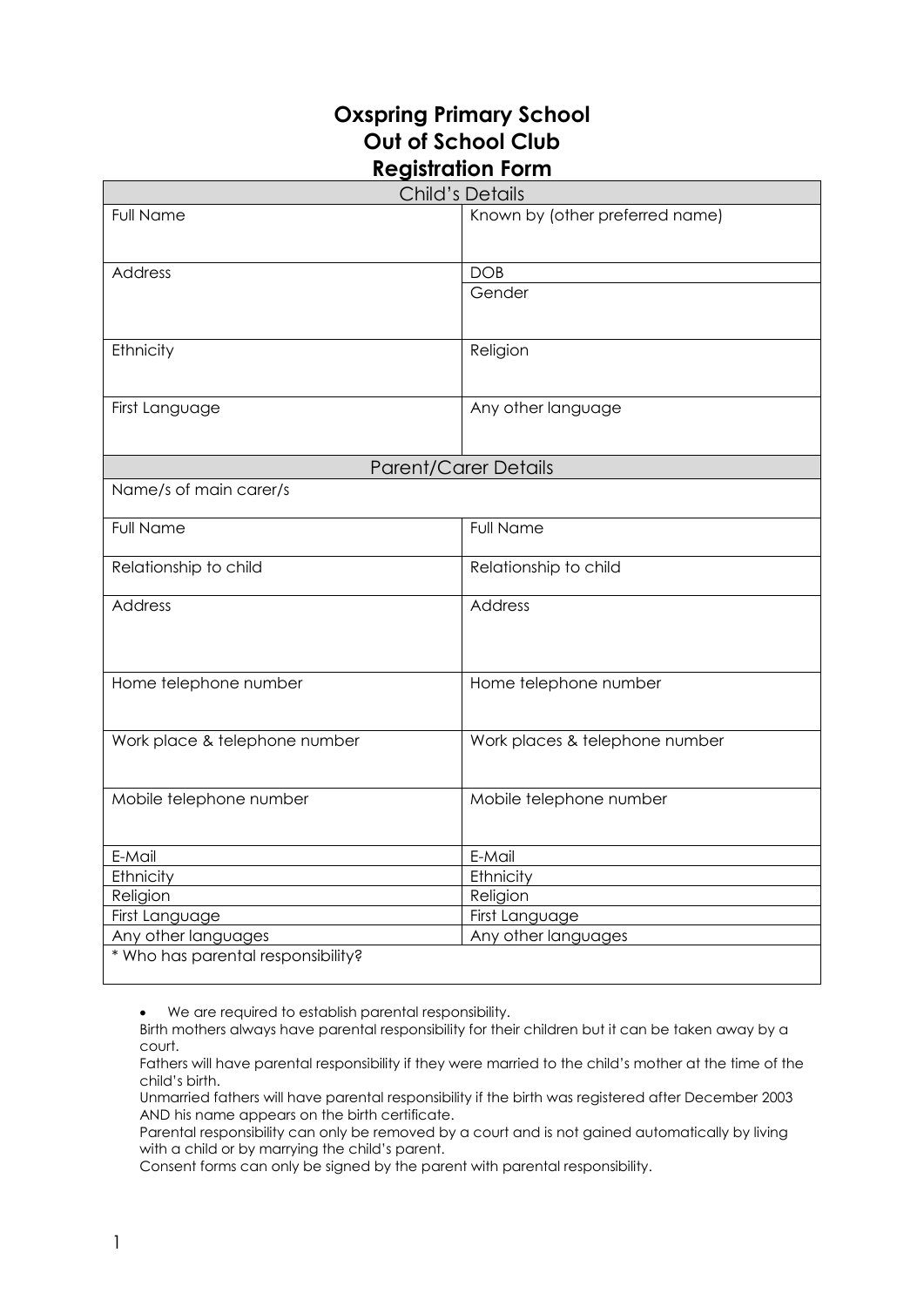|                                                                                                  | <b>Contacts</b>                  |  |
|--------------------------------------------------------------------------------------------------|----------------------------------|--|
| Please give details of any individuals authorised to collect your child.                         |                                  |  |
| <b>Collector 1</b>                                                                               | Collector 2                      |  |
| <b>Full Name</b>                                                                                 | Full name                        |  |
| Relationship to child                                                                            | Relationship to child            |  |
| <b>Address</b>                                                                                   | Address                          |  |
| Telephone number                                                                                 | Telephone number                 |  |
| Mobile number                                                                                    | Mobile number                    |  |
| Can we contact this person in an                                                                 | Can we contact this person in an |  |
| emergency?                                                                                       | emergency?                       |  |
| <b>Collector 3</b>                                                                               | <b>Collector 4</b>               |  |
| <b>Full Name</b>                                                                                 | <b>Full Name</b>                 |  |
| Relationship to child                                                                            | Relationship to child            |  |
| <b>Address</b>                                                                                   | <b>Address</b>                   |  |
| Telephone Number                                                                                 | <b>Telephone Number</b>          |  |
| Mobile Number                                                                                    | Mobile Number                    |  |
| Can we contact this person in an                                                                 | Can we contact this person in an |  |
| emergency?                                                                                       | emergency?                       |  |
|                                                                                                  | <b>Doctor's Details</b>          |  |
| Name of Surgery                                                                                  | Telephone Number                 |  |
| <b>Address</b>                                                                                   | Dr registered with               |  |
| Opening times                                                                                    |                                  |  |
|                                                                                                  | <b>Medical Information</b>       |  |
| Please give details of any medical requirements<br>Please specify if the child has any allergies |                                  |  |
|                                                                                                  |                                  |  |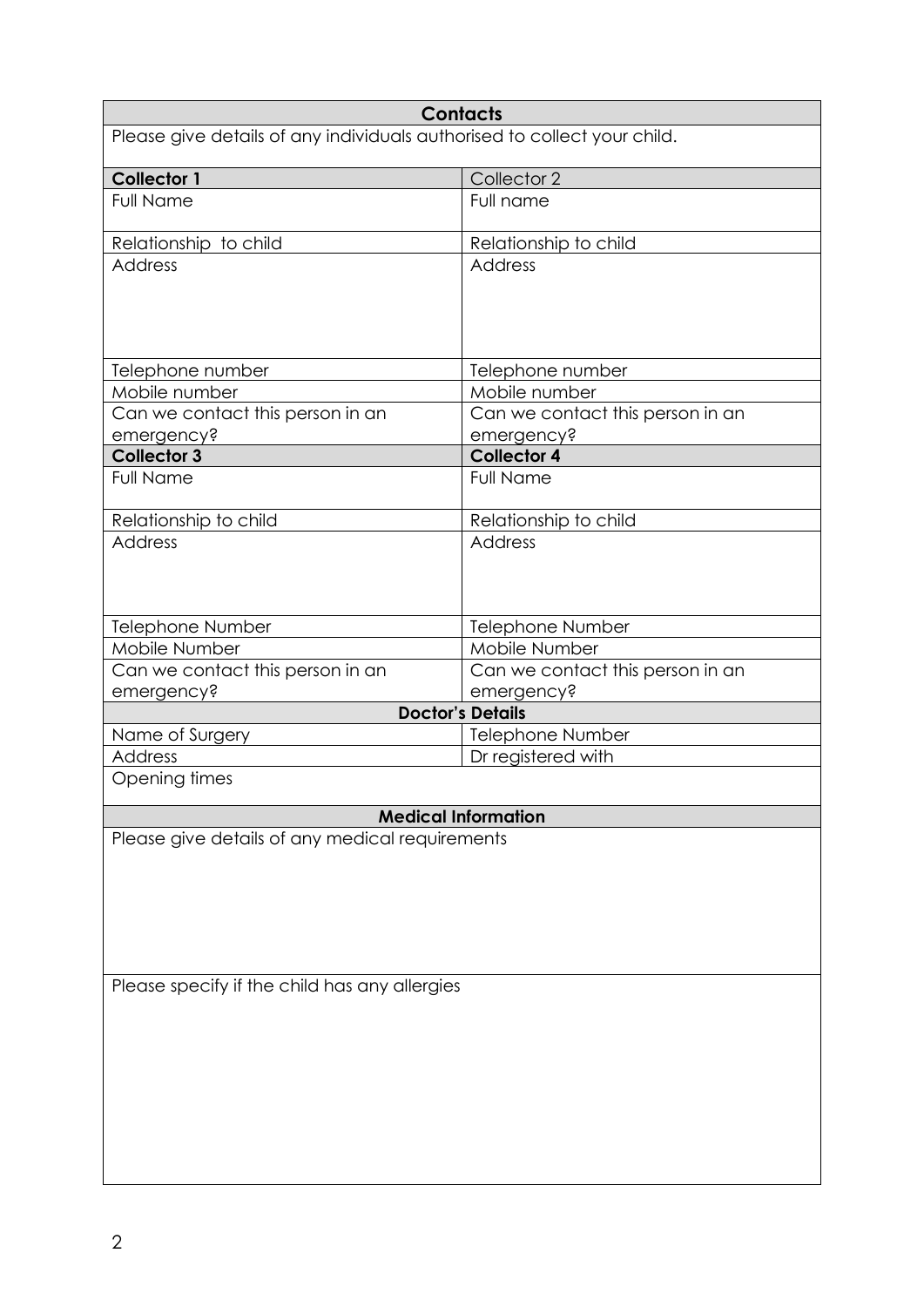| <b>Permissions</b><br>I hereby give permission to the setting for the following:<br>Seeking of any necessary emergency medical advice or treatment: |                                                                                                       |  |
|-----------------------------------------------------------------------------------------------------------------------------------------------------|-------------------------------------------------------------------------------------------------------|--|
|                                                                                                                                                     |                                                                                                       |  |
| <b>Applying First Aid</b>                                                                                                                           |                                                                                                       |  |
|                                                                                                                                                     |                                                                                                       |  |
|                                                                                                                                                     | My child to take part in outings in the local area:                                                   |  |
|                                                                                                                                                     |                                                                                                       |  |
| Promotional materials<br>Including website                                                                                                          | For photographs to be taken and used for the following:<br>Observations (including learning journals) |  |
| Within setting only                                                                                                                                 | $\mathbb{R}^n$<br>Media ie Newspapers                                                                 |  |
|                                                                                                                                                     |                                                                                                       |  |
| Application of sunscreen provided by myself                                                                                                         |                                                                                                       |  |
|                                                                                                                                                     |                                                                                                       |  |
| <b>Application of face paints</b>                                                                                                                   |                                                                                                       |  |
|                                                                                                                                                     |                                                                                                       |  |
|                                                                                                                                                     | For my child to access the outdoor equipment                                                          |  |
|                                                                                                                                                     |                                                                                                       |  |
| child:                                                                                                                                              | I have read and understand the relevant policies regarding the care of my                             |  |
|                                                                                                                                                     |                                                                                                       |  |